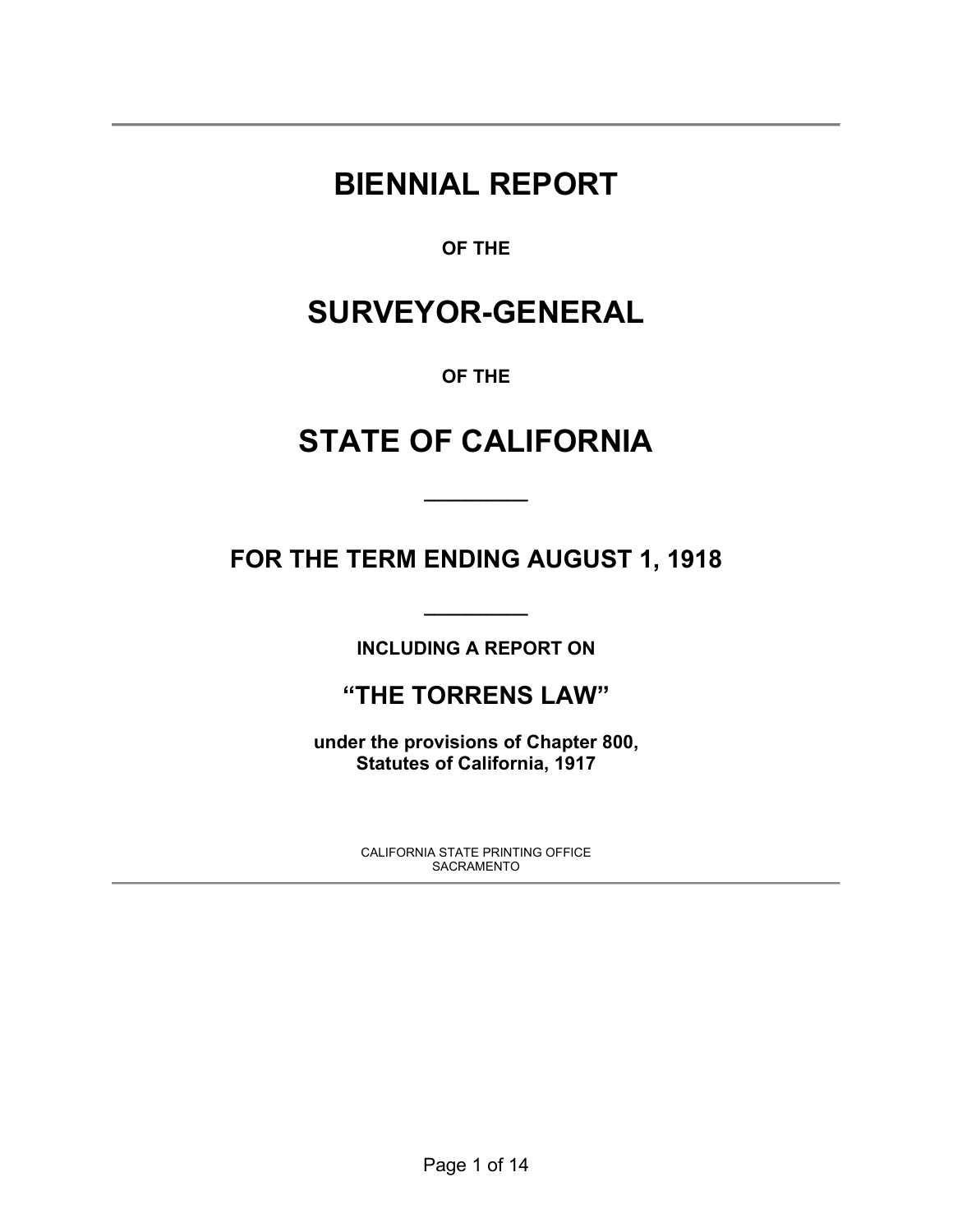# BIENNIAL REPORT OF THE SURVEYOR GENERAL.

 $\frac{1}{2}$ 

STATE OF CALIFORNIA, OFFICE OF THE SURVEYOR GENERAL, SACRAMENTO, October 17, 1918.

*To His Excellency,* WILLIAM D. STEPHENS, *Governor of the State of California.*

SIR: I have the honor to herewith submit a report covering the work of this office for the term ending August 1, 1918, together with a report on "The Torrens Law" under the provisions of chapter 800, statutes of California, 1917.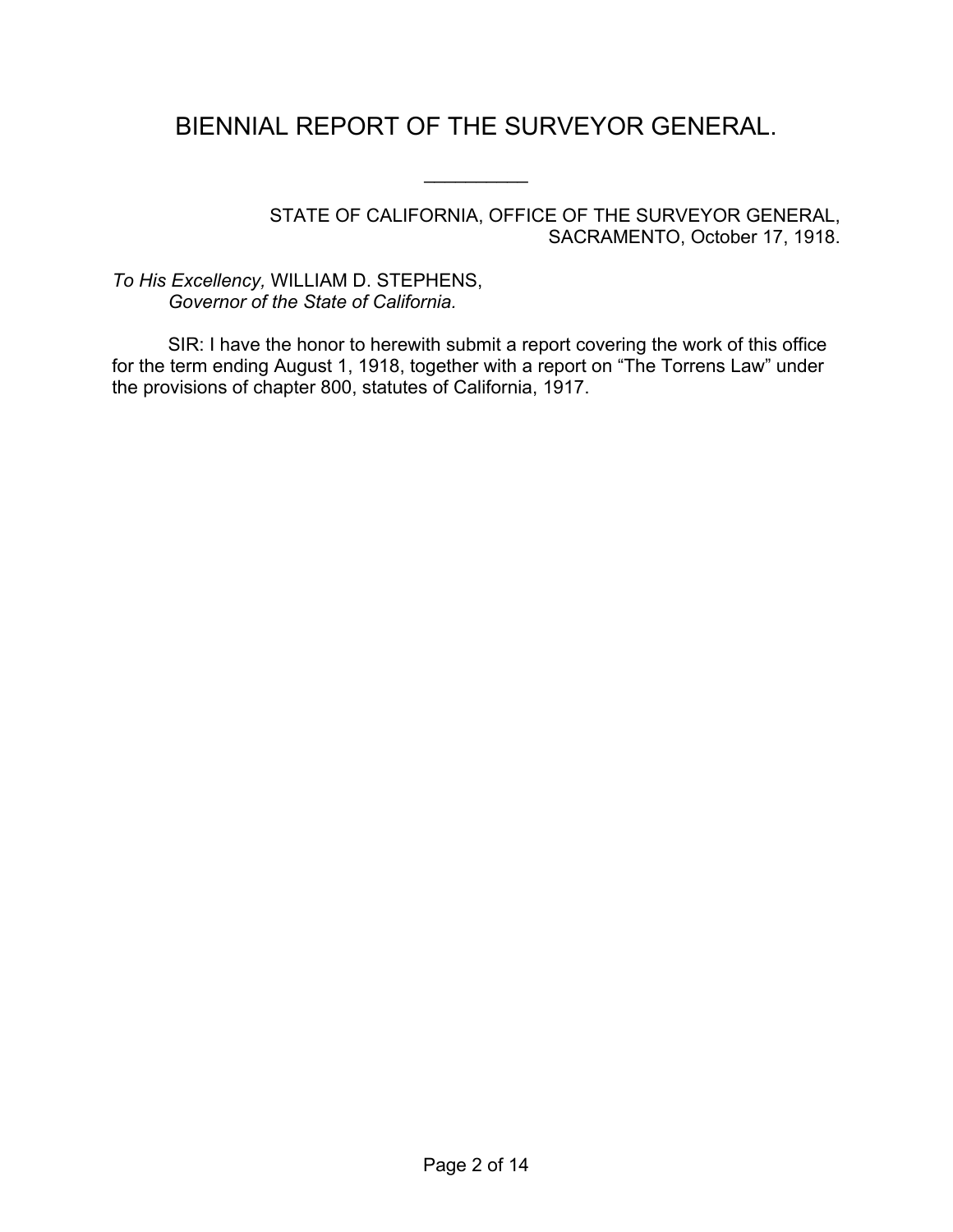# **GENERAL OFFICE BUSINESS**

#### AMOUNT OF FEES COLLECTED BY SURVEYOR GENERAL AND REGISTER OF THE STATE LAND OFFICE FROM AUGUST 1, 1916, TO AUGUST 1, 1918.

|          | Month         | Paid into State Treasury | Paid to Secretary of State |
|----------|---------------|--------------------------|----------------------------|
| 1916 -   |               | \$131 00                 | \$14 00                    |
|          |               | 160 50                   | 44 00                      |
|          |               | 203 50                   |                            |
|          |               | 141 00                   | 34 00                      |
|          |               | 150 00                   | 13 00                      |
| $1917 -$ |               | 235 65                   | 46 00                      |
|          |               | 293 00                   | 55 00                      |
|          |               | 301 00                   | 52 00                      |
|          |               | 398 00                   | 23 00                      |
|          |               | 335 50                   | 51 00                      |
|          |               | 321 20                   | 100 00                     |
|          |               | 375 70                   | 128 00                     |
|          |               | 211 00                   | 53 00                      |
|          |               | 576 50                   | 128 00                     |
|          |               | 442 00                   | 87 00                      |
|          |               | 173 00                   | 16 00                      |
|          |               | 820 50                   | 193 00                     |
| $1918 -$ |               | 492 00                   | 83 00                      |
|          |               | 542 50                   | 131 00                     |
|          |               | 618 00                   | 127 00                     |
|          |               | 312 00                   | 45 00                      |
|          |               | 186 00                   | 26 00                      |
|          |               | 288 00                   | 49 00                      |
|          |               | 218 30                   | 56 00                      |
|          | Totals………………… | \$7,925 85               | \$1,554 00                 |

#### AMOUNT OF DEPOSITS RECEIVED BY SURVEYOR GENERAL.

 Under the Act of March 20, 1889, the Surveyor General received from August 1, 1916 to August 1, 1918, and paid into the State Treasury, deposits as follows:

 $\top$ 

| 1916 -   |                                                                                                                                                                                                                                                                                                                                                                                                                                                                                                                                                                                                                       | \$20.00 |
|----------|-----------------------------------------------------------------------------------------------------------------------------------------------------------------------------------------------------------------------------------------------------------------------------------------------------------------------------------------------------------------------------------------------------------------------------------------------------------------------------------------------------------------------------------------------------------------------------------------------------------------------|---------|
|          |                                                                                                                                                                                                                                                                                                                                                                                                                                                                                                                                                                                                                       | 20.00   |
|          |                                                                                                                                                                                                                                                                                                                                                                                                                                                                                                                                                                                                                       | None    |
|          | ${\bf November.}\label{def:nonlinear} .\label{def:nonlinear}$                                                                                                                                                                                                                                                                                                                                                                                                                                                                                                                                                         | 20.00   |
|          |                                                                                                                                                                                                                                                                                                                                                                                                                                                                                                                                                                                                                       | None    |
| $1917 -$ |                                                                                                                                                                                                                                                                                                                                                                                                                                                                                                                                                                                                                       | 60 00   |
|          |                                                                                                                                                                                                                                                                                                                                                                                                                                                                                                                                                                                                                       | 20.00   |
|          |                                                                                                                                                                                                                                                                                                                                                                                                                                                                                                                                                                                                                       | None    |
|          | $\textsf{March} \textcolor{red}{.}\textcolor{blue}{.}\textcolor{blue}{.}\textcolor{blue}{.}\textcolor{blue}{.}\textcolor{blue}{.}\textcolor{blue}{.}\textcolor{blue}{.}\textcolor{blue}{.}\textcolor{blue}{.}\textcolor{blue}{.}\textcolor{blue}{.}\textcolor{blue}{.}\textcolor{blue}{.}\textcolor{blue}{.}\textcolor{blue}{.}\textcolor{blue}{.}\textcolor{blue}{.}\textcolor{blue}{.}\textcolor{blue}{.}\textcolor{blue}{.}\textcolor{blue}{.}\textcolor{blue}{.}\textcolor{blue}{.}\textcolor{blue}{.}\textcolor{blue}{.}\textcolor{blue}{.}\textcolor{blue}{.}\textcolor{blue}{.}\textcolor{blue}{.}\textcolor{$ | 20 00   |
|          |                                                                                                                                                                                                                                                                                                                                                                                                                                                                                                                                                                                                                       |         |
|          |                                                                                                                                                                                                                                                                                                                                                                                                                                                                                                                                                                                                                       | 20.00   |
|          |                                                                                                                                                                                                                                                                                                                                                                                                                                                                                                                                                                                                                       | 40 00   |
|          |                                                                                                                                                                                                                                                                                                                                                                                                                                                                                                                                                                                                                       | 40.00   |
|          |                                                                                                                                                                                                                                                                                                                                                                                                                                                                                                                                                                                                                       | 20 00   |
|          |                                                                                                                                                                                                                                                                                                                                                                                                                                                                                                                                                                                                                       | None    |
|          |                                                                                                                                                                                                                                                                                                                                                                                                                                                                                                                                                                                                                       | 60.00   |
|          |                                                                                                                                                                                                                                                                                                                                                                                                                                                                                                                                                                                                                       |         |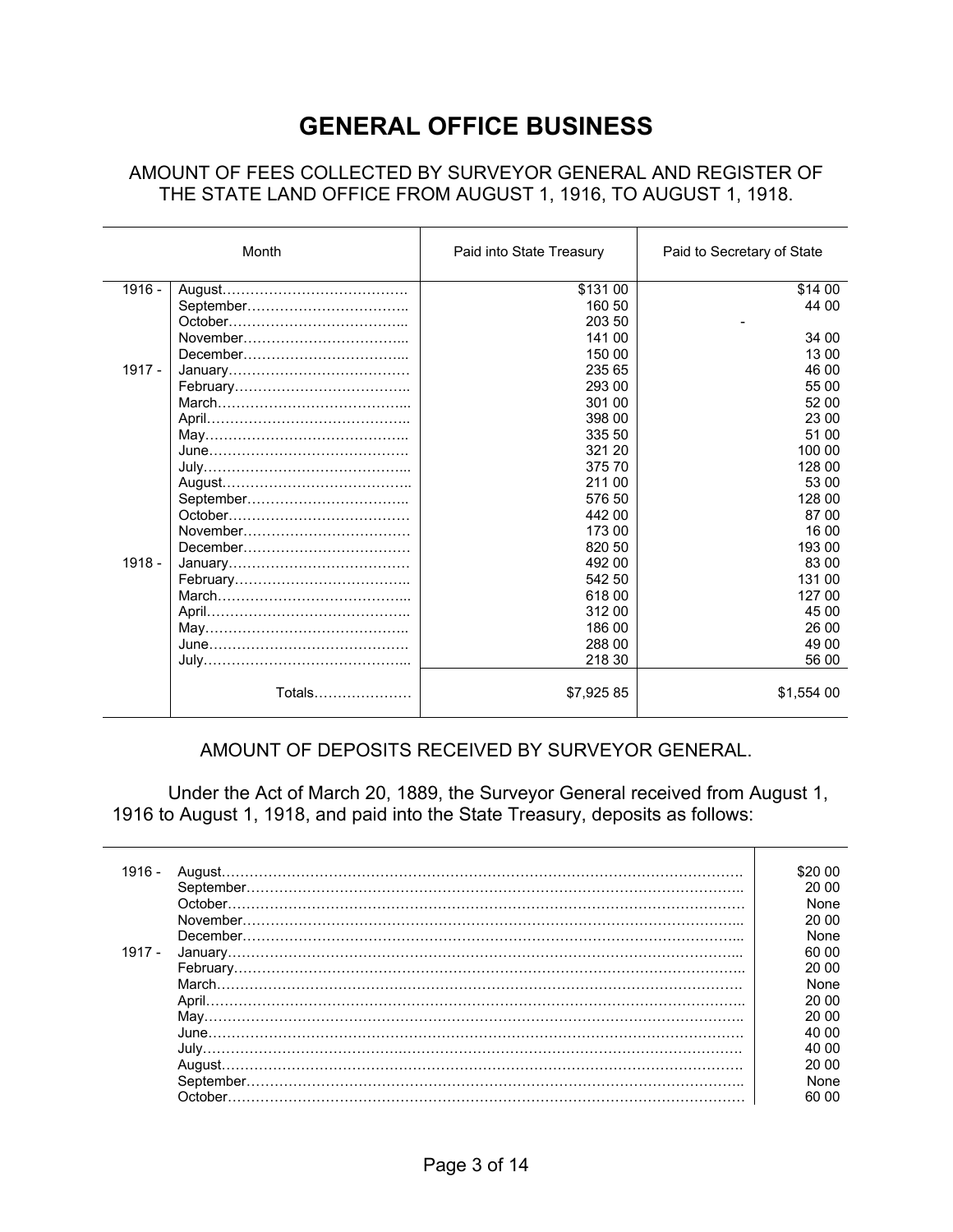| $1918 -$ |                                                                                                               | 20.00<br>20.00<br>20.00<br>20.00<br>20.00<br>None<br><b>None</b><br>60.00<br>None |
|----------|---------------------------------------------------------------------------------------------------------------|-----------------------------------------------------------------------------------|
|          | Total and the contract of the contract of the contract of the contract of the contract of the contract of the |                                                                                   |

Amount of annual rentals received by the Surveyor General for the lease of state lands pursuant to the provisions of chapter 493, statutes of California, 1917, from November 1, 1917 to August 1, 1918, and paid into the State School Land Fund as follows:

| 1917 - |                                                                                                               | \$390 39 |
|--------|---------------------------------------------------------------------------------------------------------------|----------|
|        |                                                                                                               | 75 00    |
| 1918 - |                                                                                                               | 1.095 21 |
|        |                                                                                                               | 148 80   |
|        |                                                                                                               | 1.413 24 |
|        |                                                                                                               | 1.074 71 |
|        |                                                                                                               | 879 91   |
|        |                                                                                                               | 1.353 83 |
|        |                                                                                                               | 264 20   |
|        | Total and the contract of the contract of the contract of the contract of the contract of the contract of the |          |

## FINANCIAL RECAPITULATION.

| Amount of fees, office of Surveyor General and Register of the State Land Office<br>Amount of fees collected by Register of State Land Office for Secretary of State<br>Amount of annual rentals received by the Surveyor General for the lease of state land under |             |
|---------------------------------------------------------------------------------------------------------------------------------------------------------------------------------------------------------------------------------------------------------------------|-------------|
|                                                                                                                                                                                                                                                                     | 6.695 29    |
|                                                                                                                                                                                                                                                                     | \$16.675 14 |

## APPLICATIONS TO PURCHASE STATE LANDS

From August 1, 1916 to August 1, 1918, applications to purchase state lands have been received and filed as follows:

| District.  | Number of<br>applications | Acres    |
|------------|---------------------------|----------|
|            |                           | 1,144.18 |
|            | ◠                         | 92000    |
|            |                           | 1,135.60 |
| Susanville |                           | 40.00    |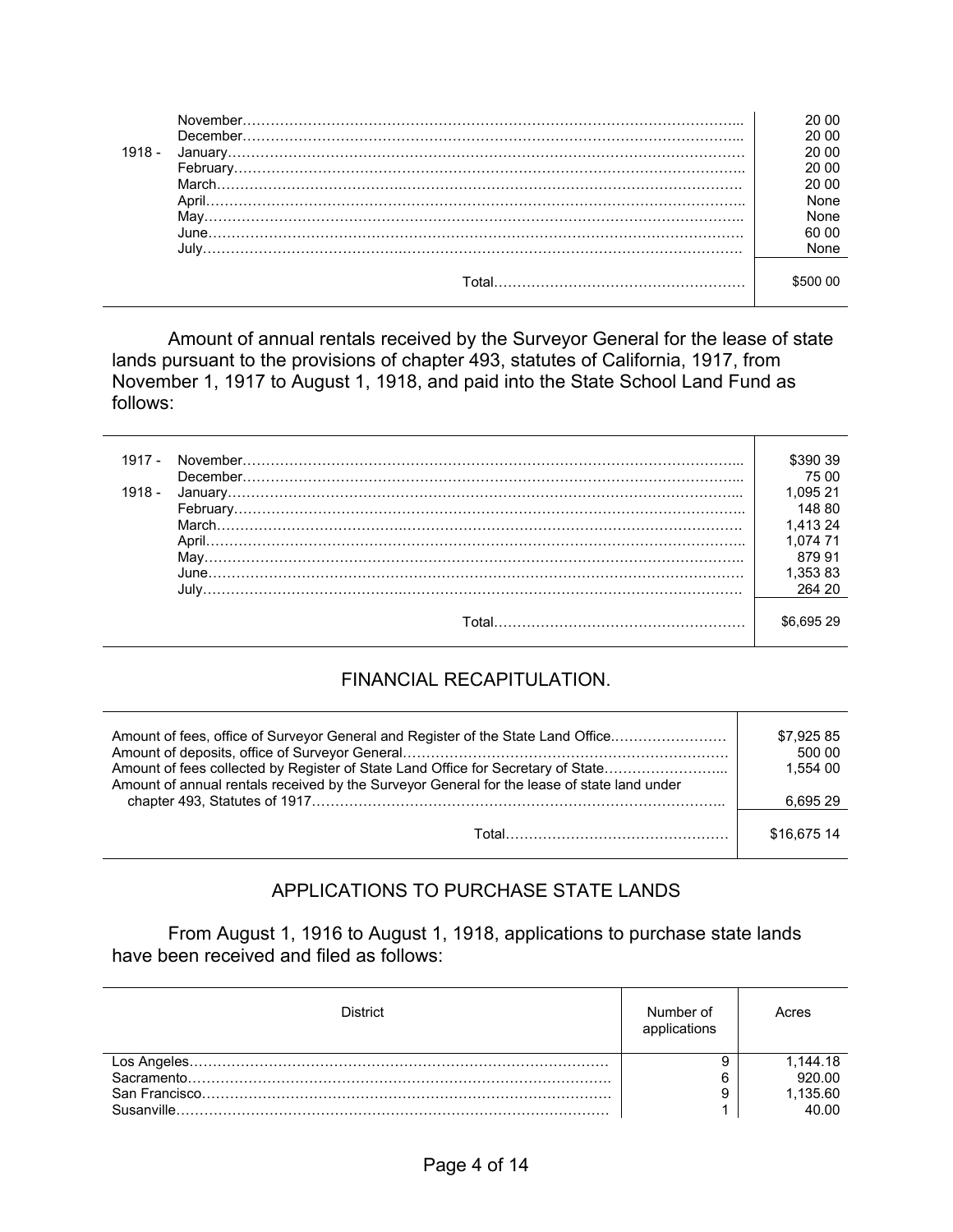| <b>Fureka</b> |    | 320.00<br>10,555.23<br>880.00 |
|---------------|----|-------------------------------|
|               |    | l 119 20                      |
|               | 74 | 16.114.21                     |

# CERTIFICATES OF PURCHASE ISSUED

From August 1, 1916, to August 1, 1918

| Grant | Number of<br>certificates | Acres    |
|-------|---------------------------|----------|
|       | 24                        | 4,097.88 |
|       |                           | 239.37   |
|       | 32                        | 4.337.25 |

#### PATENTS ISSUED

From August 1, 1916, to August 1, 1918

| Grant  | Number of<br>patents | Acres      |
|--------|----------------------|------------|
|        | 899                  | 180,506.45 |
|        | 26                   | 3,654.41   |
|        | ◠                    | 646.25     |
| Totals | 928                  | 184.807.11 |

## LANDS LISTED TO THE STATE

 From August 1, 1916, to August 1, 1918, lands have been listed to the state of California by the United States, as follows:

| Grant | Acres                   |
|-------|-------------------------|
|       | 210,205.42<br>64,771.20 |
| Γ∩tal | 274,976.62              |

## LICENSED LAND SURVEYORS.

Licenses issued from August 1, 1916, to August 1, 1918……………………………………………………. 77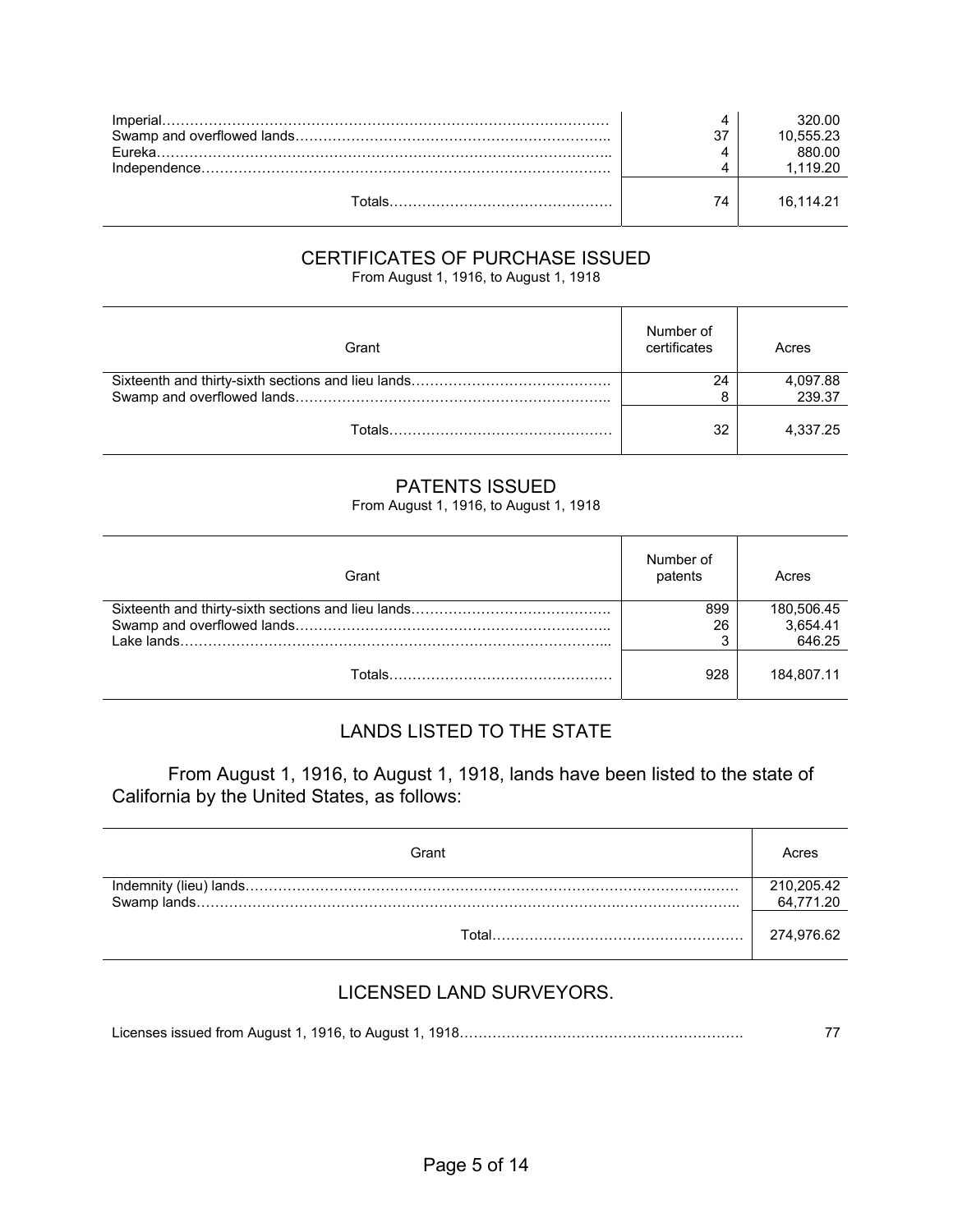# SCHOOL LAND PAYMENTS.

Amounts received by county treasurers for the state, principal, interest, costs and penalties, on account of school lands from August 1, 1916, to August 1, 1918.

| County           | Principal  | Interest   | Total      | Penalty  | Costs  |
|------------------|------------|------------|------------|----------|--------|
| Alameda          |            |            |            |          |        |
| Alpine           | \$1,191 15 | \$1,898 55 | \$3,089 70 |          | \$3 00 |
| Amador           |            | 93 11      | 93 11      |          |        |
| Butte            | 532 19     | 656 13     | 1,188 32   |          | 300    |
| Calaveras        |            | 1680       | 1680       |          | 600    |
| Colusa           | 361 25     | 92 40      | 453 65     |          | 3 0 0  |
| Contra Costa     |            |            |            |          | 600    |
| Del Norte        |            | 156 80     | 156 80     |          |        |
| El Dorado        | 2,400 00   | 312 00     | 2,712 00   |          | 3 0 0  |
| Fresno           | 9,727 78   | 7,976 94   | 17,704 72  | \$63 23  | 72 00  |
| Glenn            |            | 560 00     | 560 00     | 71 68    | 3 0 0  |
| Humboldt         | 280 00     | 693 66     | 973 66     |          | 27 00  |
| Imperial         | 1,760 00   | 4,86174    | 6,62174    | 188 16   | 54 00  |
| $lnyo$           | 4,556 65   | 1,235 36   | 5,792 01   | 26 88    | 300    |
| Kern             | 9,332 30   | 7,714 32   | 17,046 62  | 18270    | 45 00  |
| Kings            | 160 00     | 179 20     | 339 20     |          | 900    |
| Lake             | 960 00     | 657 71     | 1,617 71   |          | 12 00  |
| Lassen           | 6,878 42   | 11,341 13  | 18,219 55  | 1,458 27 | 228 00 |
| Los Angeles      | 1,048 70   | 1,047 73   | 2,096 43   |          |        |
| Madera           | 1,638 78   | 440 22     | 2,079 00   |          | 3 0 0  |
| Marin            |            |            |            |          |        |
| Mariposa         | 2,087 14   | 306 56     | 2,393 70   |          |        |
| Mendocino        | 2,127 87   | 3,424 82   | 5,552 69   | 249      | 54 00  |
| Merced           | 1,474 02   | 801 08     | 2,275 10   |          |        |
| Modoc            | 3,020 00   | 2,768 70   | 5,788 70   | 53 76    | 36 00  |
| Mono             | 2,535 13   | 3,509 90   | 6,045 03   |          | 6 0 0  |
| Monterey         | 3,237 20   | 5,852 05   | 9,089 25   | 90 07    | 81 00  |
| Napa             | 400 05     | 487 09     | 887 14     | 15 68    | 15 00  |
| Nevada           | 320 00     | 98 06      | 418 06     |          |        |
| Orange           |            | 14 00      | 14 00      |          | 3 0 0  |
| Placer           | 160 00     | 36 37      | 196 37     |          | 3 0 0  |
| Plumas           |            | 89 60      | 89 60      |          |        |
| Riverside        | 4,488 00   | 5,349 61   | 9,837 61   | 6682     | 33 00  |
| Sacramento       |            |            |            |          | 3 0 0  |
| San Benito       | 2,899 47   | 3,46781    | 6,367 28   | 25 95    | 60 00  |
| San Bernardino   | 8,840 00   | 16,658 48  | 25,498 48  | 162 40   |        |
| San Diego        | 280 90     | 926 49     | 1,207 39   | 1 1 2    | 300    |
| San Francisco    |            |            |            |          |        |
| San Joaquin      | 731 35     | 476 63     | 1,207 98   |          | 3 0 0  |
| San Luis Obispo  | 2,941 58   | 4,674 21   | 7,615 79   |          | 57 00  |
| San Mateo        | 560 00     | 909 13     | 1,469 13   |          | 3 00   |
| Santa Barbara    | 199 08     | 112 60     | 311 68     |          | 3 0 0  |
| Santa Clara      | 441 48     | 70178      | 1,143 26   | 46 54    | 12 00  |
| Santa Cruz       |            |            | -          |          |        |
| Shasta           | 51685      | 541 32     | 1,058 17   | 1344     | 15 00  |
| Sierra           |            |            |            |          |        |
| Siskiyou         | 2,16279    | 890 66     | 3,053 45   | 1680     | 39 00  |
|                  |            |            |            |          |        |
| Solano           | 240 00     | 352 80     | 592 80     |          | 6 0 0  |
| Sonoma           | 253 90     | 61676      | 870 66     | 2 2 4    | 45 00  |
| Stanislaus       | 2,760 00   | 3,173 60   | 5,933 60   |          | 21 00  |
| Sutter<br>Tehama |            |            |            |          | 27 00  |
|                  | 1,791 97   | 2,229 69   | 4,021 66   | 12 53    |        |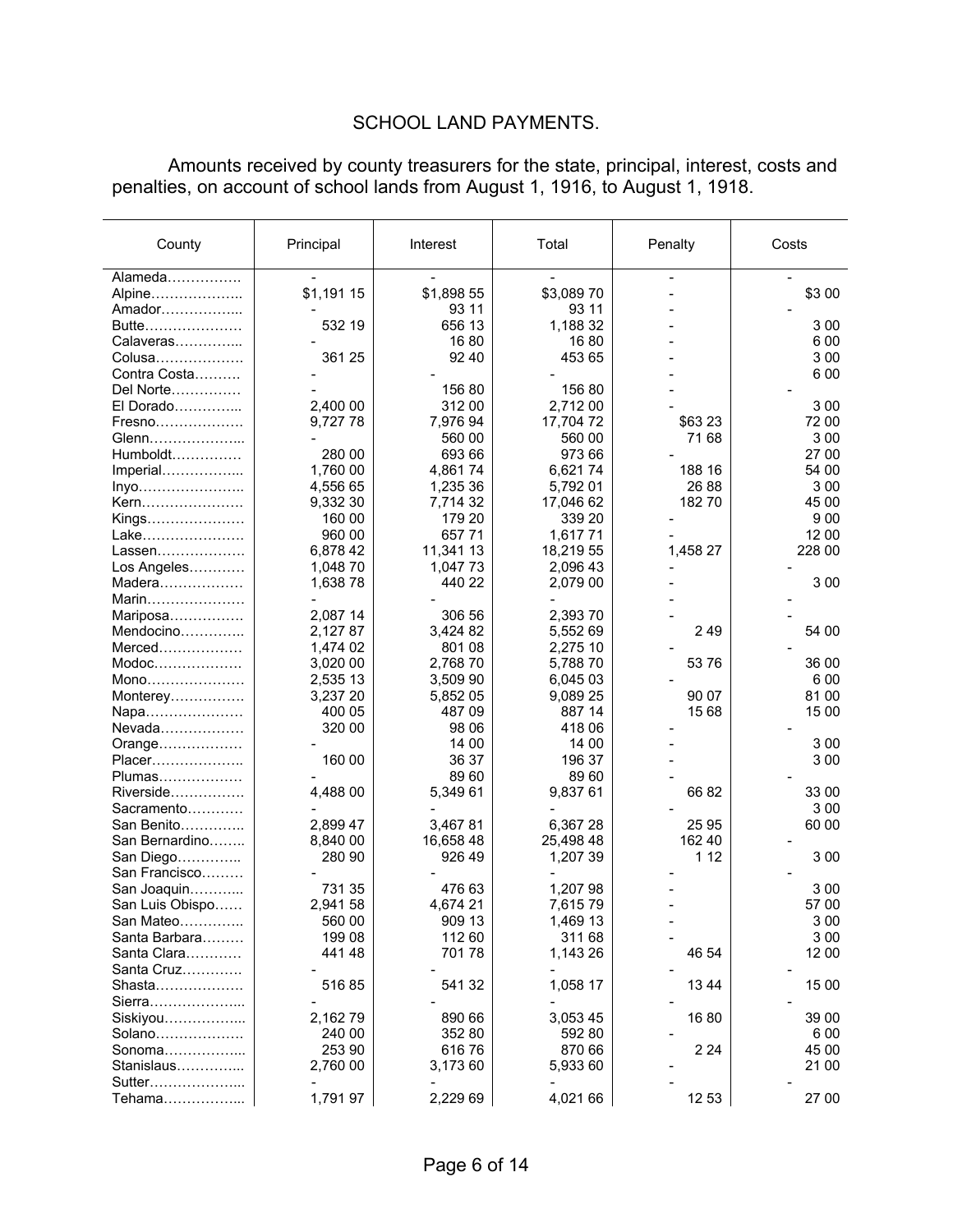| Yuba<br>Totals…… | \$90,930 12 | \$101,437 46 | \$192,367 58 | \$2,500 76 | \$1,047 00 |
|------------------|-------------|--------------|--------------|------------|------------|
| Yolo             |             | 134 40       | 134 40       |            |            |
| Ventura          | 160 00      | 228 38       | 388 38       |            | 3 0 0      |
| Tuolumne         | 2,266 53    | 62289        | 2.889 40     |            | 6 0 0      |
| Tulare           | 2,247 59    | 1,185 79     | 3,433 38     |            | 18 00      |
| Trinity          | 960 00      | 862 40       | 1,822 40     |            | 12 00      |

## LEASING OF STATE LANDS

#### From August 1, 1917 to August 1, 1918, applications to lease stat lands have been received and filed, and state lands leased by the state of California, as follows:

|                                                                                            | Acres     |
|--------------------------------------------------------------------------------------------|-----------|
| State lands leased pursuant to the provisions of chapter 612, Statutes of California, 1911 | 1.621.13  |
| Lands embraced in lease applications pending (chapter 612, statutes of California, 1911)   | 198.72    |
| State lands leased pursuant to the provisions of chapter 493, Statutes of California, 1917 | 82.358.89 |
| Lands embraced in lease applications pending (chapter 493, statutes of California, 1917)   | 10,726.38 |
|                                                                                            | 94.905.12 |

## ANNUAL PAYMENTS OF RENTAL TO THE STATE TREASURER.

 Amount received by the Treasurer of the state of California as rental for the lease of state lands pursuant to the provisions of chapter 612, statutes of California, 1911, from August 1, 1917, to August 1, 1918, \$3,497.95.

 The area of state lands leased pursuant to the provisions of chapter 612, statutes of California, 1911, amounts to 1,621.13 acres, the annual rental for which amounts to \$4,052.83. As the rental for the land embraced in Lease Applications 119 and 122 (containing 211.95 acres), amounting to \$554.88, was not received by the State Treasurer until August 1, 1918, said amount of rental has not been included in this report.

## SALE OF SCHOOL LANDS SUITABLE FOR CULTIVATION.

 Under the provisions of chapter 395, statutes of California, 1915, proposed by this office, 4,088.64 acres of school land suitable for cultivation have been sold to twenty-five actual settlers at prices fixed by the State Board of Control and the Surveyor General ranging from \$2.50 to \$30.00 per acre as compared with the price of \$1.25 per acre received for the great majority of the school lands sold to speculators under the early methods of selling school lands.

#### UNSOLD SCHOOL LAND.

 June 30, 1918, there were 813,573 acres of vacant school land in the state of California, 121,751 acres thereof being situated within national forests created by the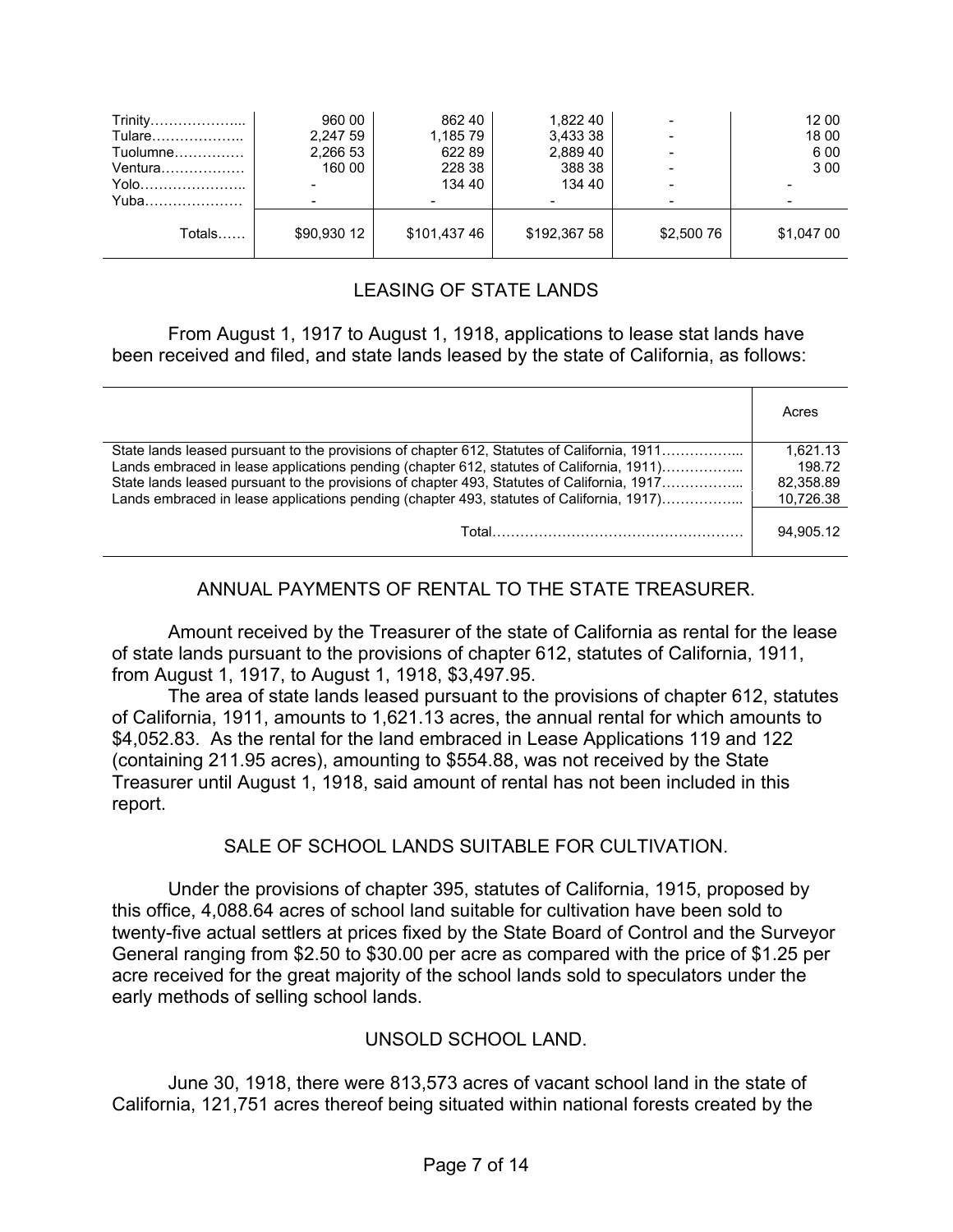federal government and being withheld from sale by the provisions of section 3408*b* of the Political Code. The remaining 691,822 acres are subject to sale by the laws of the state.

 Lands unsuitable for cultivation which are very limited in area shall be sold to actual settlers at a price to be fixed by the State Board of Control and the Surveyor General. Lands suitable for cultivation shall be sold at public auction to the highest bidder but owing to conditions brought about by the war it was deemed advisable by the Board of Control and the Surveyor General to postpone any sales until normal conditions were restored and prices commensurate therewith prevail. Also, ways and means may be devised through the co-operation of the federal and state governments to put a large area of the land in condition suitable to occupancy by the time of the soldiers' return.

#### COLLECTION OF DELINQUENT INTEREST AND THE FORFEITURE OF SCHOOL LANDS TO THE STATE.

 The great majority of the school lands of the state were sold at \$1.25 an acre, \$0.25 an acre down, the balance of \$1.00 bearing interest at the rate of 7 per cent per annum.

 I many instances the interest was not paid and the district attorneys did not commence actions to enforce the payment of interest or foreclose the interest of the purchaser in the land as provided by section 3548 of the Political Code, consequently the delinquent interest accumulated, some of the interest being delinquent for forty years, the amount on January 1, 1917, reaching the grand total of \$168,000.00, one manipulator of school lands owing \$19,665.00

 As the state was unable under the then existing laws to collect the interest due or recover the land, the Attorney General at my request drafted a bill to meet the emergency, when bill became a law, being chapter 602, statutes of California, 1917, under the provisions of which \$51,000.00 delinquent interest was collected and 81,500 acres of land were recovered by the state.

#### LIEU LAND CONTROVERSY BETWEEN THE STATE OF CALIFORNIA AND THE FEDERAL GOVERNMENT.

 When I assumed office in 1907, there were pending in the Department of the Interior, Washington, D. C., applications of the state for some 450,000 acres of federal lands to compensate the state for losses to its school land grant; said lands being applied for by the state for the benefit of its applicants who had been waiting for from one to forty years for the federal government to convey the land to the state in order that they might get patents to their land.

 Conveyancing to the state was suspended pending the settlement of a claim of the federal government against the state of about 50,000 acres of federal land alleged to have been erroneously secured by the state.

 State legislation and an appropriation were secured to adjust the controversy and this office proceeded to check the area conveyed to the state by the federal government with the area granted by Congress which necessitated the preparation by this office of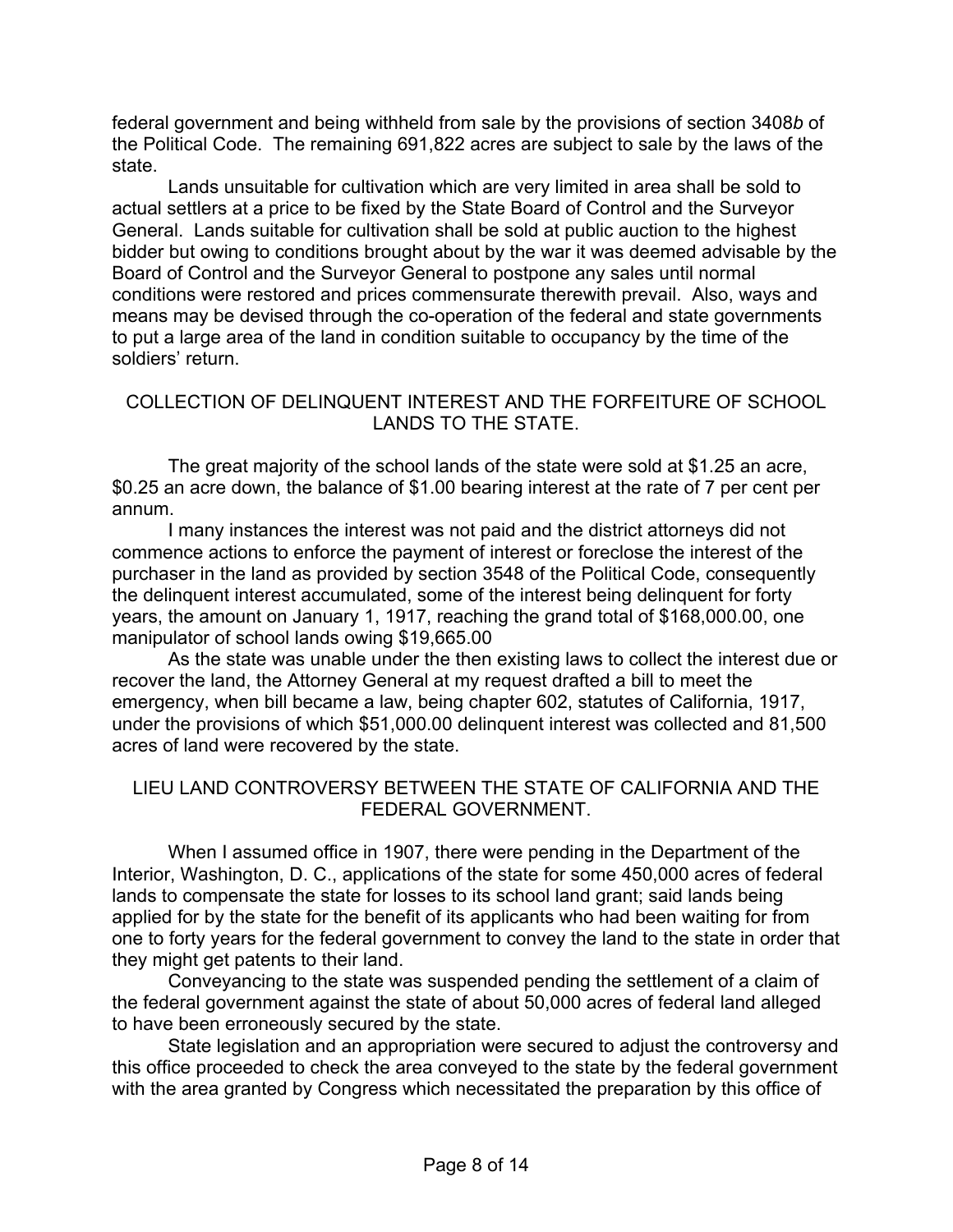abstracts covering some 4,781 townships involving 5,653,326 acres of land, which resulted in the relinquishment to the federal government by the state of 32,997.97 acres of land and the payment of \$22,760.36.

 The federal government thereupon resumed the conveyancing of lieu land to the state, 97,342 acres being conveyed up to July 1, 1913.

 The act of Congress approved February 28, 1891 (26 Stat. 796), was construed by the land department of the United States for a number of years as a general adjustment act, alike applicable to all states and territories, and as authorizing exchanges of lands in school sections within reservation boundaries for lands outside as well as the selection of lands as indemnity for actual losses to the various grants in aid of common schools. In view of a contrary opinion having been expressed by the courts with reference to exchanges (84 Fed. 571; 136 Pac. 981), and of the large importance of the questions involved, it was determined by the department about July 1, 1913, to withhold further approvals of selections based on the exchange provisions of said act of 1891, pending further remedial legislation or an affirmative decision by the court of last resort. The opinion in 84 Fed. 571, was later followed in the case of the *Deseret Water, Oil & Irrigation Co.* vs. *The State of California*, 167 Cal. 147.

 Many months were spent by me in Washington endeavoring to secure the remedial legislation, but as the bill had to be a general one covering all of the western public land states and as all of the states could no agree on the provisions demanded by the departments of the Interior and Agriculture, favorable action was only secured in the House, the bill being finally held up in the Senate.

 While the bill was pending, the aforementioned Deseret case was taken to the United States Supreme Court by the state for a final construction of the said act of Congress of February 28, 1891. When said case was pending before the Supreme Court, a brief in intervention was prepared in the Department of Justice which presented the case to the court supporting the opinion in 84 Fed. 571, and the Deseret case, which was contrary to the construction of the Department of the Interior and inimical to the interests of the state and which, if adopted by the United States Supreme Court meant the upsetting of title to many hundred thousand acres of land.

 I personally called the attention of the Department of the Interior to the brief, which resulted, as set forth in copy of letter from Honorable Franklin K. Land, Secretary of the Interior, hereto appended, in the substitution by said department of a brief favorable to the state. The decision of the United States Supreme Court in 1917 sustained the contentions set forth in the brief, clearing the title to a cast acreage and resulted in a resumption of the conveyancing of federal land to the state for the benefit of its transferees, the total amount conveyed since 1907 being 341,806 acres, all of which is now taxable, the counties wherein the land lies being materially enriched thereby.

 The settlement of the controversy also resulted in the sale by the state under an act of the legislature proposed by me in 1909 of 24,500 acres of lieu land at an average price of \$7.06 per acre against the price of \$1.25 per acre secured by the state prior to my incumbency, and that, after what were considered the desirable lands had been grabbed by a gang of lieu land manipulators.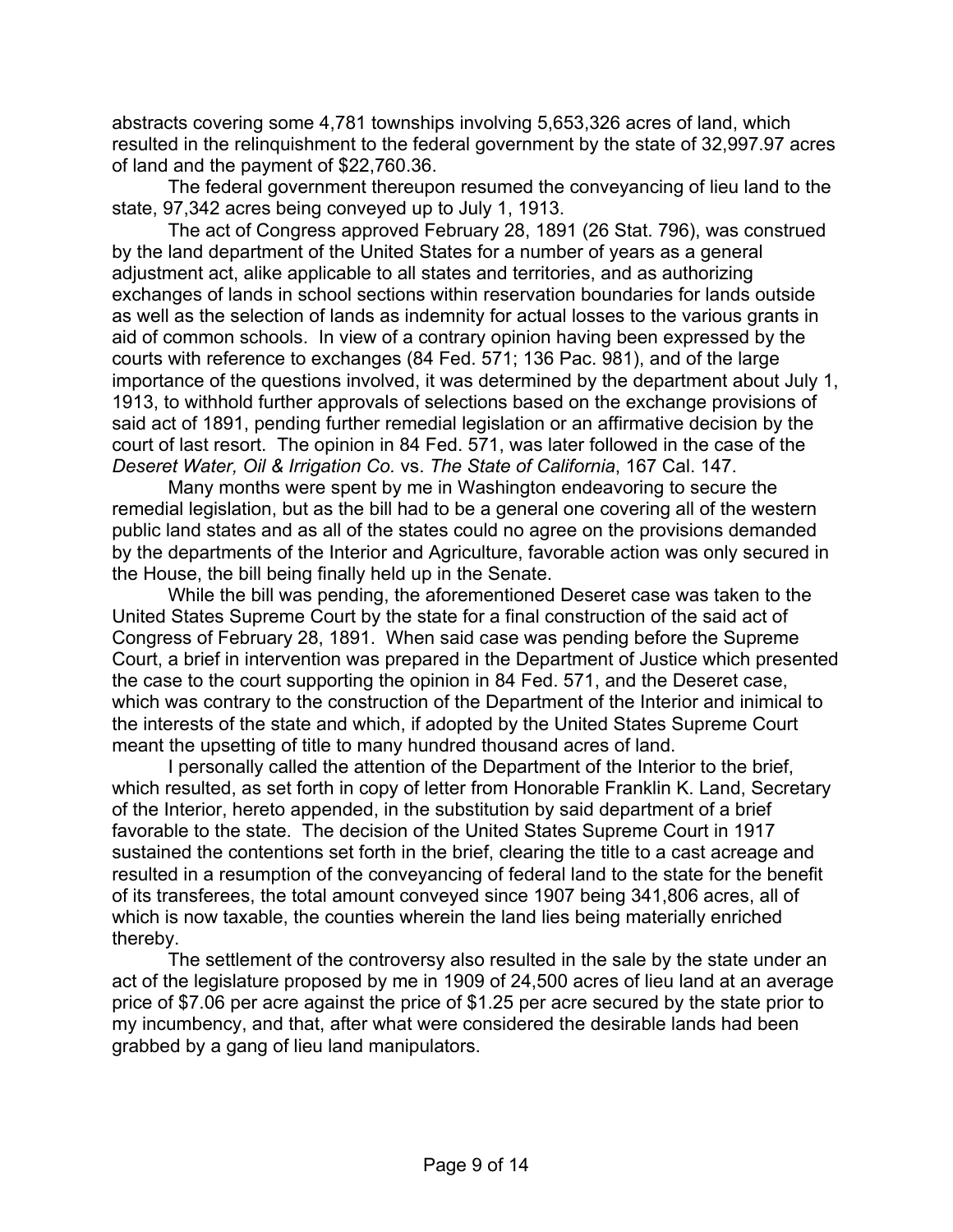September 18, 1918.

#### DEAR MR. KINGSBURY:

 I am in receipt of your letter of September 10, 1918, asking me to state briefly the circumstances attending the presentation to the Supreme Court of the case of the *Deseret Water, Oil and Irrigation Company* vs. *State of California*, and the effect of that decision upon pending indemnity school selections of the state of California.

 When the case of the *Deseret Company, etc.* vs. *State of California* was pending before the Supreme Court of the United States, a brief was prepared by an assistant attorney in the Department of Justice which, in the opinion of those familiar with the subject, did not present the case to the court in the way the subject was viewed by this department and which might have resulted in a decision adverse to the state or a decision not conclusive of the vital question involved. At that time you were present in Washington endeavoring in every possible way to expedite the acceptance and approval of state of California indemnity school selections and personally called to the attention of officers of this department the inadequacy of the brief as you viewed it. Thereupon the matter was taken up by this department informally with the Solicitor General of the Untied States and he kindly consented to withdraw the brief prepared in the Department of Justice and permit this Department to prepare and file a brief presenting the matter to the Supreme Court in its own way. Such a brief was filed, and the decision of the Supreme Court fully sustained the contention of this department and of the state of California. This decision has definitely settled controverted questions relating to school indemnity acres of lands selected by the various states. Following said decision, some 330,000 acres of school indemnity selections in California have been taken up for action by this department and titles are being conveyed to the state of California.

Cordially yours,

(Signed) FRANKLIN K. LANE.

MR. W. S. KINGSBURY, Surveyor-General State of California, Sacramento, California.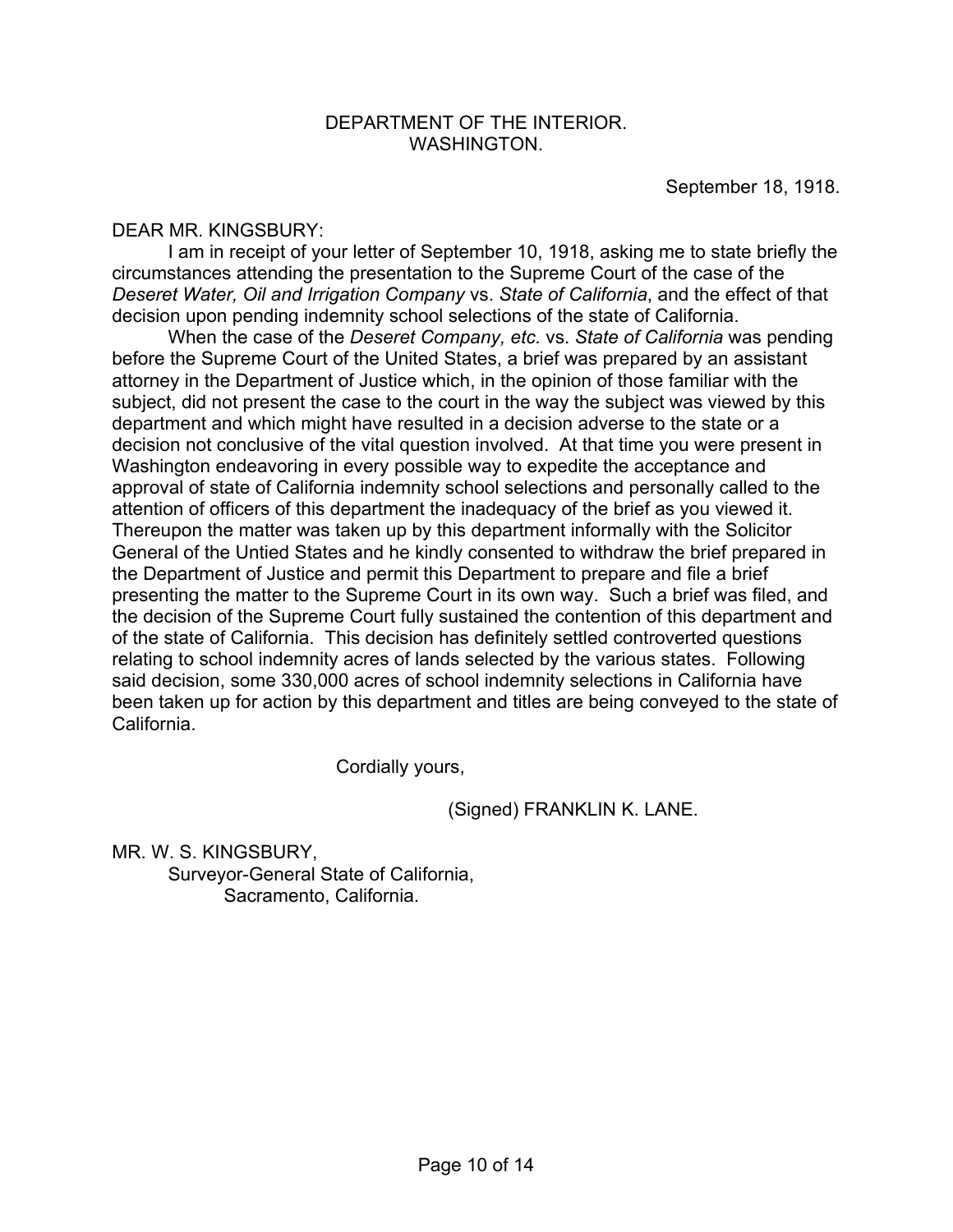#### REPORT OF SURVEYOR GENERAL.

 [Made pursuant to the provisions of chapter 800, statutes of California, 1917, in relation to land titles registered under "The Torrens Law" as embodied in the initiative measure approved by the electors of the state of California November 3, 1914.]

 The Torrens Law was first adopted in this state in 1897 (Statutes of California 1897, page 138), California being the first state in the Union to pass a land registration act. Two months later the state of Illinois passed a similar act and other states adopted it in the following order: Massachusetts, 1898: Minnesota and Oregon, 1901; Colorado, 1903; Washington, 1907; New York, 1908; Ohio and North Carolina, 1913; Mississippi, 1914; Nebraska, 1915. The Federal Government put the act into effect in the Philippines in 1902 and Hawaii adopted it in 1907.

 The law was designed to simplify the transfer of real estate and to give the property owners a quick and inexpensive means of transfer after the land had once been brought under the system. The act adopted in 1897 was unsatisfactory, only a few titles being taken out thereunder; the act of 1914 being intended to remedy the defects in the old law.

 The initial proceedings to registration are similar to an ordinary suit to quiet title. After a decree of court is obtained a certificate is issued by the registrar of deeds which certificate is conclusive evidence that the party named thereupon is the owner of the property subject only to such liens or objections as may appear on the certificate after which the registrar of titles issues a new certificate to the new owner.

 Torrens titles are protected by state insurance. When the land is first brought under the act the owner pays into the assurance fund one-tenth of one per cent of the assessed value of the land including permanent improvements thereon as the same were valued for county taxation the last time said land and permanent improvements or either thereof were assessed. All subsequent purchasers are insured without further cost.

 Title to property under the Torrens act can not be questioned after it has once passed into the hands of an innocent third party for value but a party sustaining injury through the workings of the act can recover the value of the property from the assurance fund in the hands of the State Treasurer. On August 1, 1918, the assurance fund contained \$9,132.68.

 In connection with other duties, I visited various county registrars of land titles to inspect their system of registration. With the exception of one or two counties, systems are only installed in the ten counties having registrations. Those registrars who have issued certificates of title appear to have had no difficulty in following the law and their records appear to embrace all of the requisites. The forms used by the registrars for carrying the law into effect are carried in stock by the county supply houses and are generally uniform and sufficient to meet all of the requirements of the law.

 The Torrens Law contains one hundred and fifteen sections and appears very formidable to some of the county recorders and, as a consequence, there is considerable opposition among them to the law. Their chief objections to adopting the system are their unfamiliarity with the law, the extra work and responsibility involved without extra compensation and the possibility of error arising on account of having two systems of title recordation.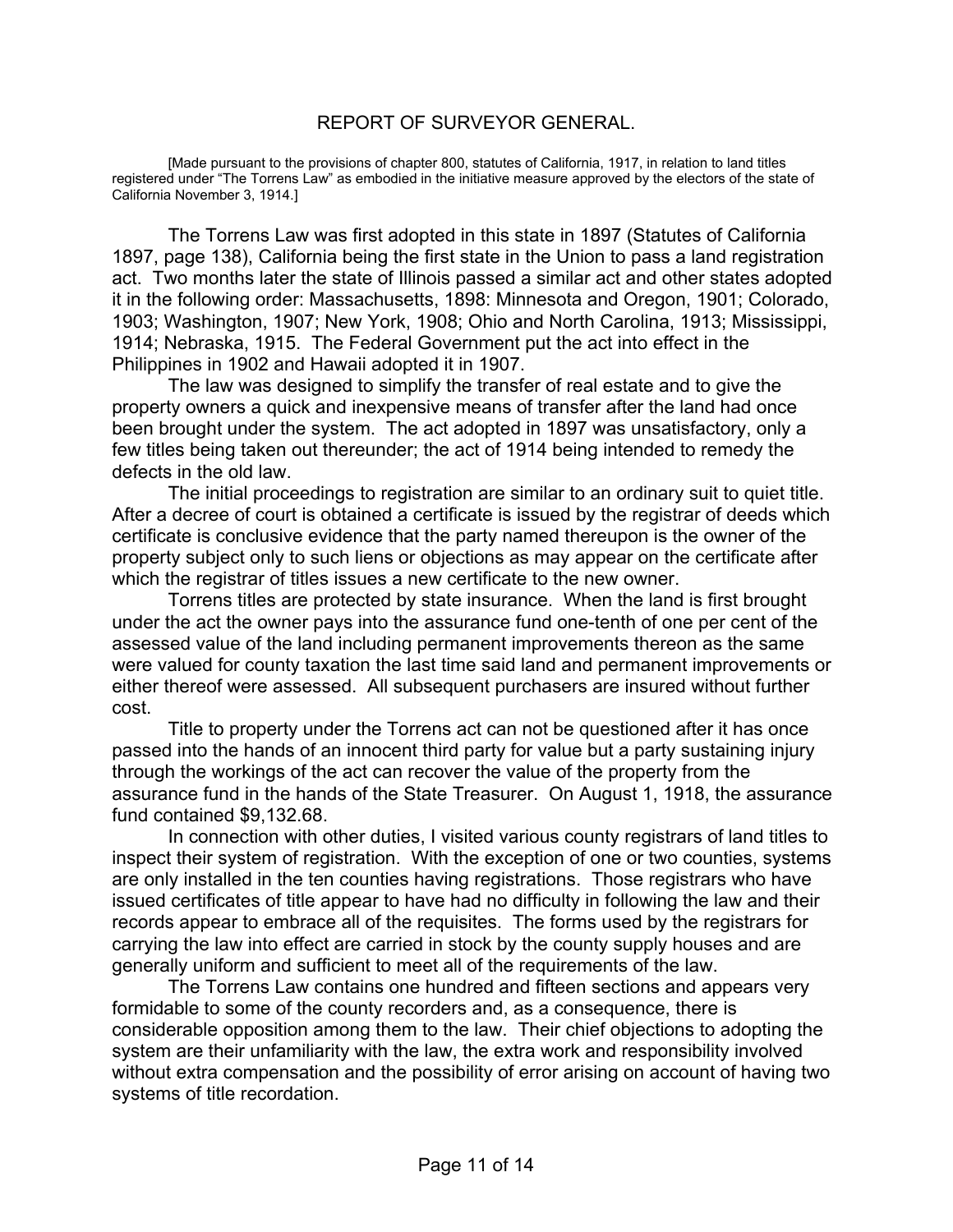The legislature has provided no funds with which to carry on an extended investigation of the Torrens system nor to employ an expert to assist the county recorders with their first registrations The system is growing at the rate of considerably more than one hundred registrations a month and will gradually extend into counties wherein registrars are unprepared If these men had someone to assist them with their first registrations and to whom they could refer future questions concerning the law, considerable opposition would disappear, the growth of the system would be furthered and the interests of owners of registered property would thereby be benefited.

 As the system grows in this state the question of indices is going to be a very important one and each registrar of titles should see to it that he has the most convenient and complete indices. The property index adopted by and now in use in San Bernardino County is the most compact submitted to this office. It is a very small affair, yet large and elastic enough for all future needs of the county. Registrars who are preparing for their first registrations should investigate this index before adopting their forms.

 Section 22 of the act provides that the registrar shall enter in a "book" the names of persons to whom certificates were issued. The name index is as important as the property index and much future time of the registrar as well as of the public will be saved or lost according to the convenience of this index. It has been pointed out that a book is not elastic enough for ready reference where many names are being added daily and it has been suggested that the registrars would be well repaid for their trouble by adopting a card index of names such as are in common use in banks, in addition to the index which the law requires to be kept in a book.

 In order to ascertain the progress made throughout the state a letter was addressed by this office to each county recorder asking for the number of registrations up to August 1, 1918. Forty-eight counties have no registrations, the remaining reporting as follows:

 Humboldt, 17 decrees and 53 transfers, making a total of 70 registrations; Imperial, 103 certificates; Kern, 1 suit and 13 transfers; Los Angeles, 4,859 certificates; Orange, 253 registrations, 293 certificates; Riverside, 45 certificates; San Bernardino, 119 registrations, 150 certificates; San Diego, 720 certificates, 755 parcels; San Francisco, 5 certificates; and Tulare County, 9 certificates.

 The Registrar of Los Angeles County has submitted a report showing the registrations year by year from the passage of the initiative measure up to August 1, 1918, which report is submitted herewith.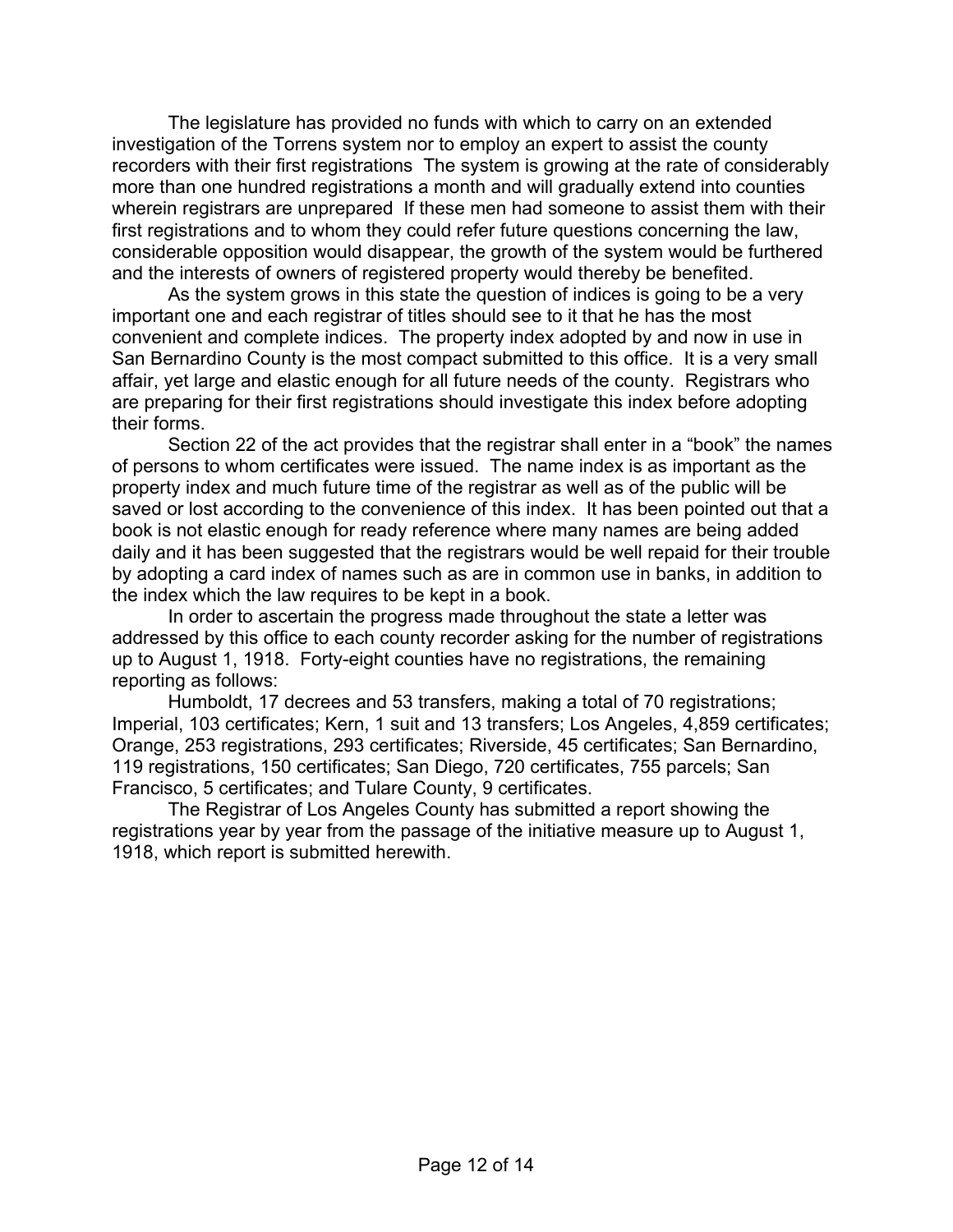| Year   | Number of<br>instruments. | Number of<br>parcels<br>registered | Assessed value | Number of<br>conveyances<br>subsequent to<br>original<br>registration | Number of loans |
|--------|---------------------------|------------------------------------|----------------|-----------------------------------------------------------------------|-----------------|
| 1915   | 55                        | 157                                | \$238,010 00   | 9                                                                     |                 |
| 1916   | 385                       | 1,077                              | 1,510,310 00   | 70                                                                    | 73              |
| 1917   | 1,524                     | 1,843                              | 3,600,090 00   | 318                                                                   | 244             |
| 1918   | 1,164                     | 965                                | 2,567,120 00   | 295                                                                   | 220             |
| Totals | 3,128                     | 4,045                              | \$7,915,350 00 | 692                                                                   | 544             |

STATEMENT. Land Registration Department Los Angeles County, California.

Certificates written up to August 1, 1918, 4,859.

The County Recorder of San Bernardino County reported in part on September 18, 1918, as follows:

 "I am confident that the law is a good one for the holder of real property. I think I am justified in saying, I believe it a good thing for the real estate owner, for I have had almost thirty years' experience in southern California as an abstractor of titles, which experience has taught me some of the shortcomings of the methods of handling real property, in common use, and at the same time helps me to judge somewhat of the merits of the Torrens Title System under our registration law. There may be some valid objections to the present law, but if it proves so, I feel sure they may be overcome in time by new legislation and experience.

 "It appears to me the principal things that tend against the system coming into use more rapidly are, the long time required in putting through an application; the influence of the objectors, such as the abstract people and the moneyed interests represented by the banks and money loaning institutions, and last, and principally, a lack of the knowledge of its benefits by the property owners themselves. The last two objections, I feel sure, can be overcome by educating the people as to the benefits of the system. To that end, I think a sum of money should be appropriated to put a man in the field to go over the state in a campaign of education, to personally talk with and demonstrate to the people, the banks (especially the Savings Banks), the loan associations and the real estate agents, the real benefits of the system. It does seem to me that a law, like this title registration law, passed by more than 140,000 majority vote of the people, is entitled to have some money spend in its behalf. I realize that it would be a fight against big odds; but, if some person, who thoroughly enthused in the work, could be put into the field, he could do great things in getting the system into use. The system is nothing less than a revolution in the matter of handling titles and all revolutions work slowly, but like the 'Mills of the Gods,' are sure.

 "I assure you I have given this matter of title registration a great deal of thought and study and am firmly convinced that a campaign of education is the thing above all things that is now needed and ought to be done. The people are entitled to it. It is not really their fault that they do not go into it; they are frightened from it by the seeming